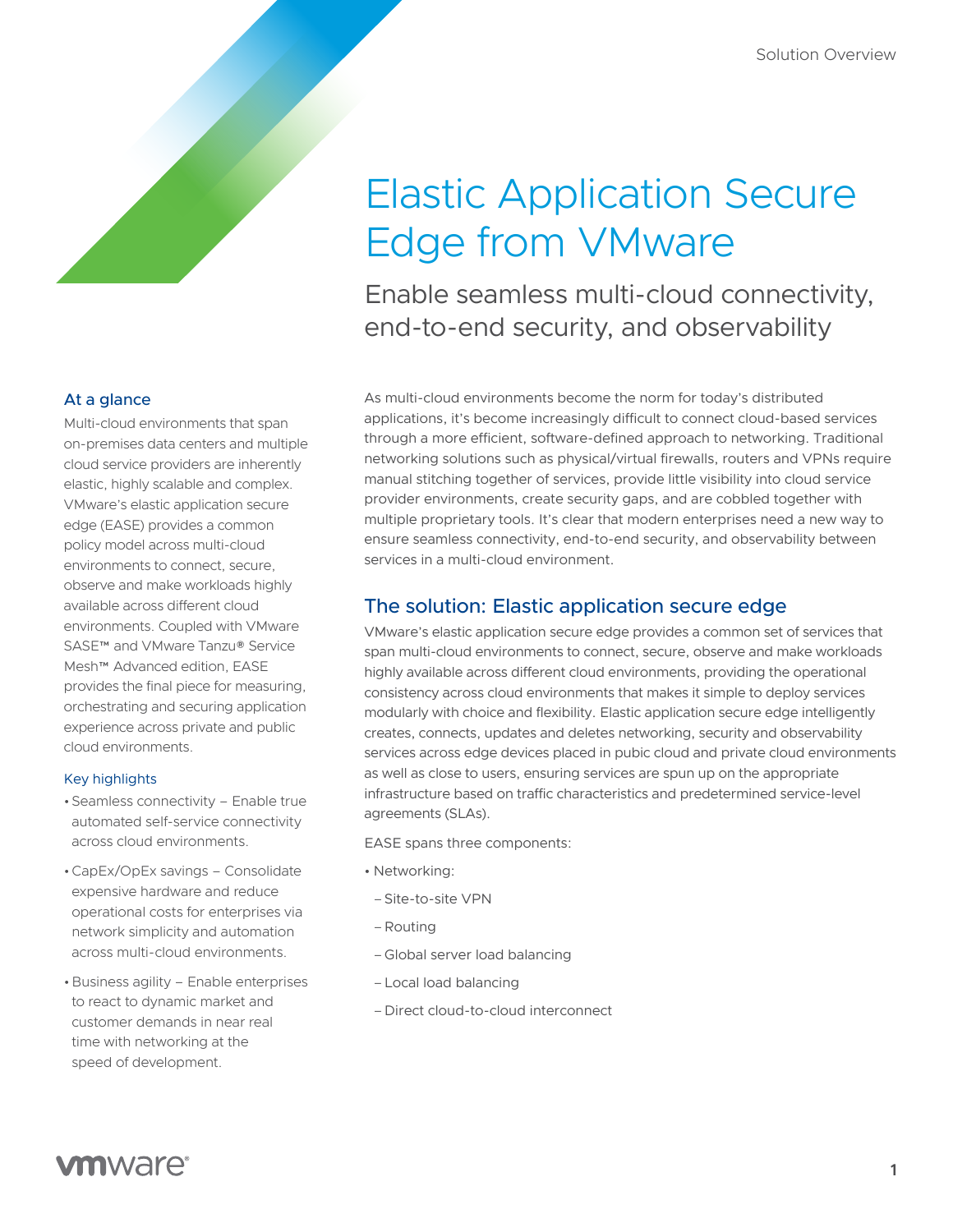- Security:
- –Edge firewall
- –Intrusion detection system and intrusion prevention system (IDS/IPS)
- –Web application firewall
- Network traffic analysis (NTA) and network detection and response (NDR)
- –Distributed denial-of-service (DDoS) attack mitigation
- –API protection
- Observability:
- Network and application performance monitoring
- –Anomaly detection
- –Security violation





### Key capabilities

#### Elastic

As traffic patterns change, edge services are dynamically scaled on demand based on traffic characteristics and SLAs.

#### Consistent policy management

Consistent policies ensure workloads can connect and are secure, regardless of the underlying cloud infrastructure.

## **m**ware<sup>®</sup>